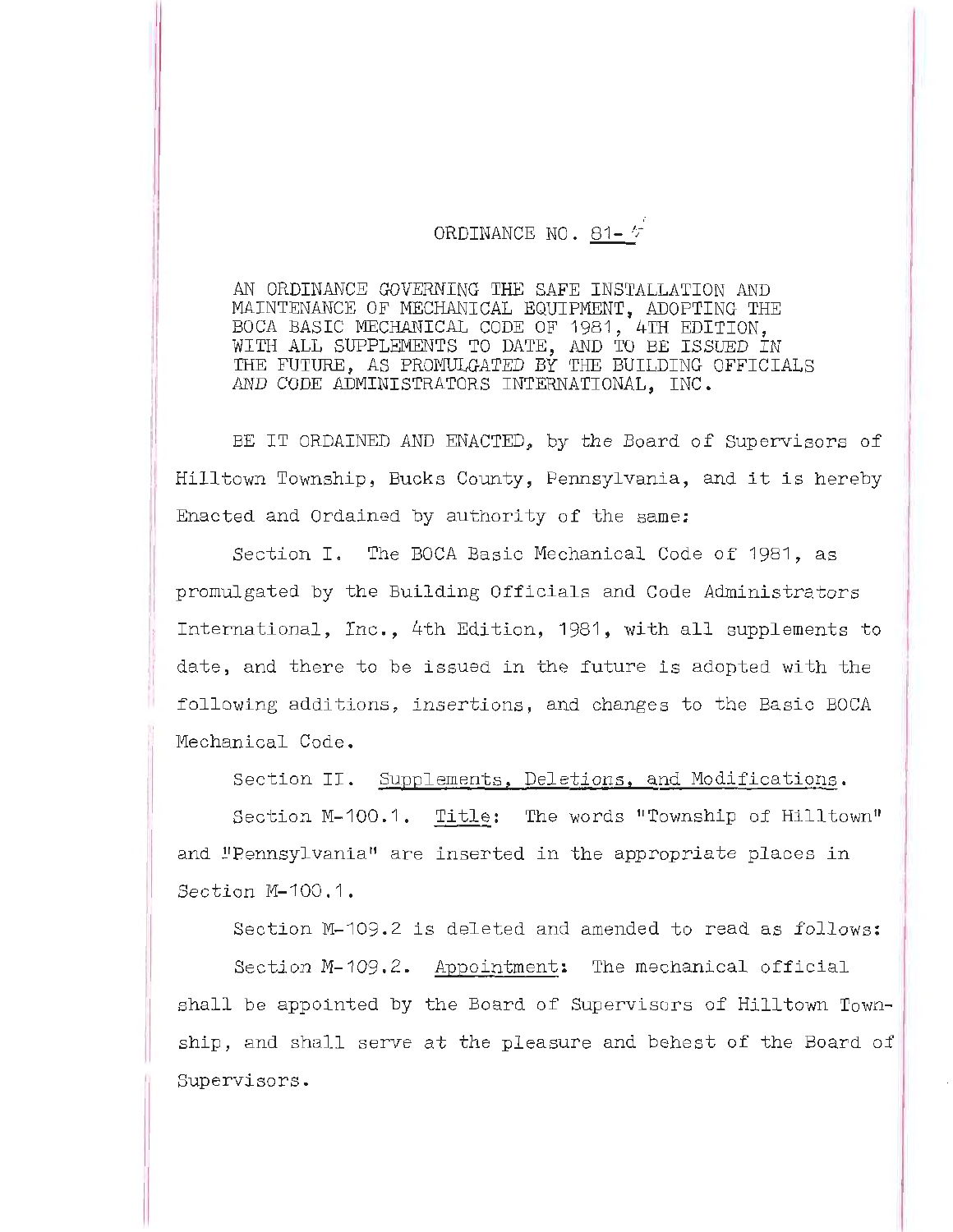Section M-114.2 shall be amended to read as follows: Periodic Inspections: All fees for periodic inspections shall be as indicated in the following schedule:

As the Board of Supervisors shall set by resolution. Section M-114.3 is amended to read as follows:

Fee Schedule: The fee for all mechanical work shall be as indicated in the following schedule:

As the Board of Supervisors shall set by resolution.

Section M-117.4. Penalties, is hereby deleted as written and amended to read as follows:

Penalties: Any person, co-partnership, or corporation violating any of the provisions of this ordinance or of the Mechanical Code hereby adopted shall, upon summary proceedings brought in the name of the Township, be fined upon conviction in an amount not exceeding Three Hundred Dollars (\$300.00) and in default of the payment of such fine and costs of prosecution shall be imprisoned for not more than thirty (30) days. Each day that a violation continues shall be deemed a separate offense.

Section M-118.2 shall be amended by adding the following: The words  $1\frac{100}{100}$ .00" -  $1\frac{100}{100}$ .00" are added to this section.

Sections M-122.0 through M-122.7.2 are hereby deleted as written and amended to read as follows:

Appeals from Decision of the Mechanical Inspector: Any party in interest may appeal from the decision of the mechanical

I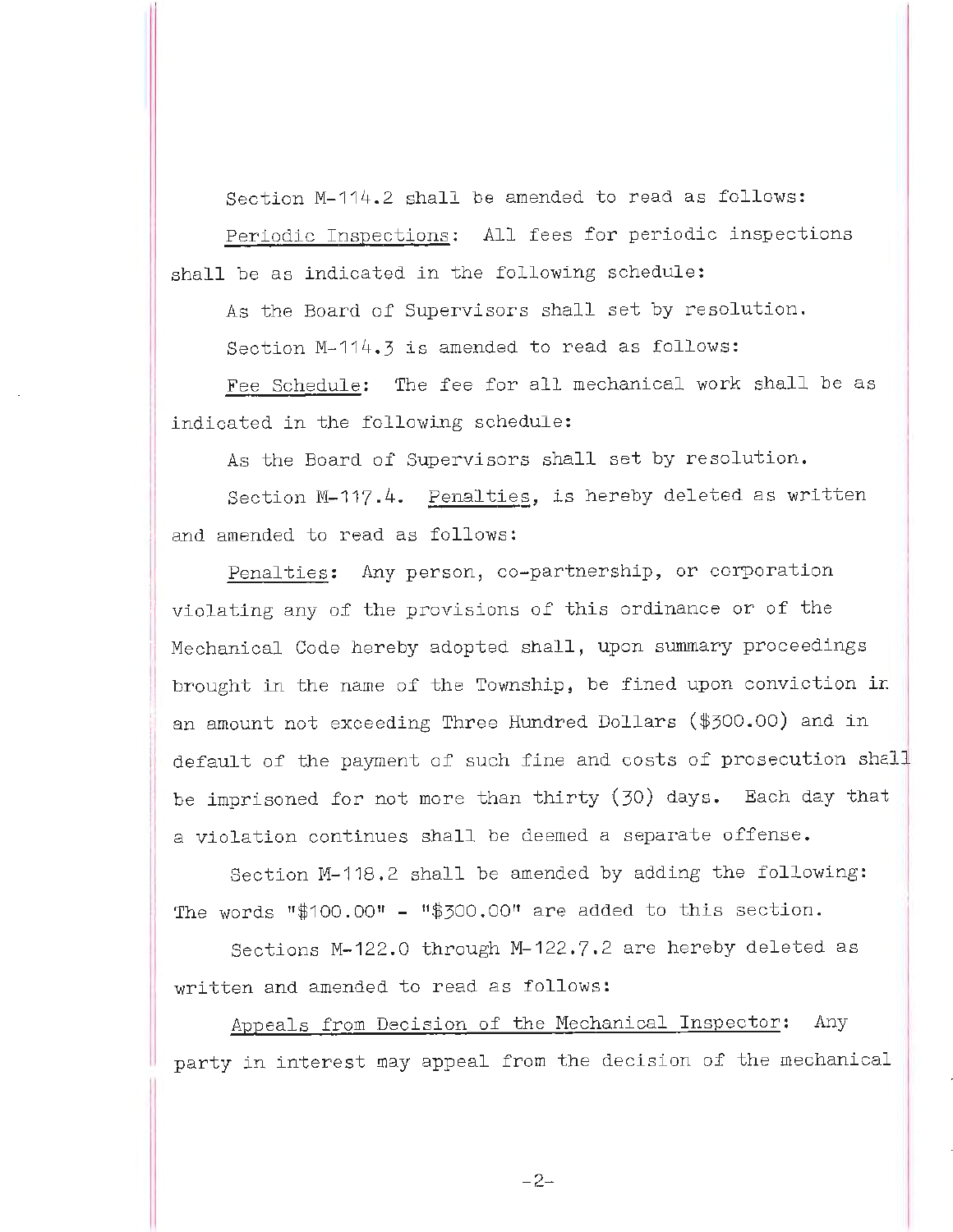inspector by notifying the Secretary of the Board of Township Supervisors in writing of his intention to appeal. Such notice of intention shall be filed with the Secretary of the Board of Supervisors within thirty  $(30)$  days of the date of the decision appealed from. The Board of Supervisors shall promptly set a hearing date at which the public may be heard. The Township Supervisors shall either affirm, reverse, or modify the decision of the mechanical inspector. The decision of the Board of Supervisors shall be final. An appeal of this decision shall be made to the Court of Common Pleas of Bucks County.

Section M-124 is added as follows: Severability: The provisions of this ordinance shall be severable, and if any of its provisions shall be held to be unconstitutional, illegal, or invalid, such decision shall not affect the validity of any of the remaining provisions of this ordinance. It is hereby declared as a legislative intent that this ordinance would have been adopted had such unconstitutional, illegal, or invalid provision not been included herein .

Section M-124.1 is added to read as follows: Interpretation: The provisions of this ordinance shall be held to be minimum requirements for the promotion of the health, safety, and welfare of the residents of the Township. Where the provisions of this ordinance impose greater restrictions than those of any other ordinance, law, or regulation of the Township, County or the

-3-